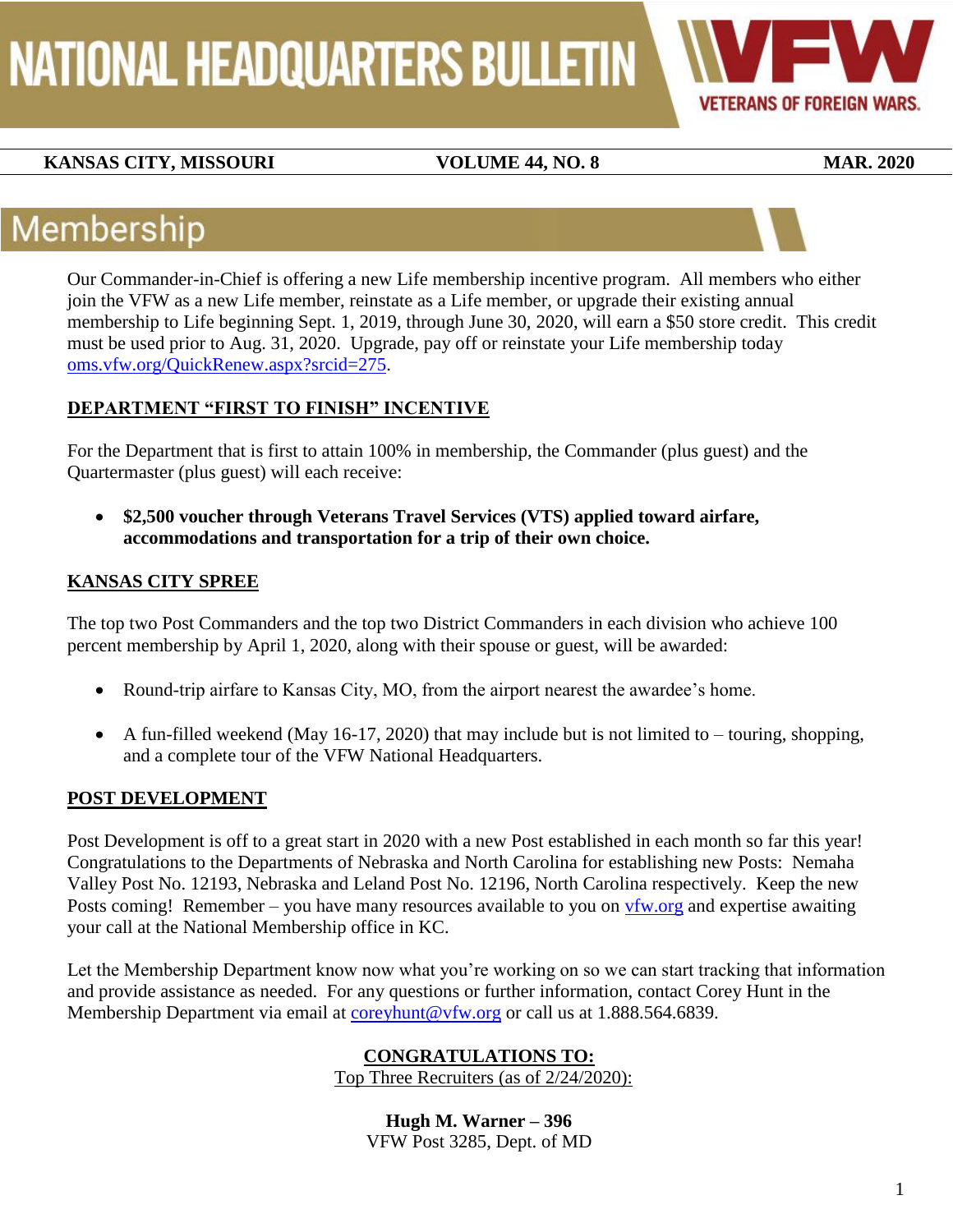**Mark A. Short – 289** VFW Post 9400, Dept. of AZ

**Carlo S. Davis – 198**

VFW Post 9191, Dept. of TX

### **DEPARTMENTS WITH NEW POSTS:**

VFW Post No. 12193 in Auburn, NE VFW Post No. 12196 in Leland, NC

### **LEGACY LIFE MEMBERSHIP**

CHECK OUT OUR LEGACY LIFE VIDEO! Go to [vfw.org,](http://www.vfw.org/) click on JOIN, scroll down to Legacy Life Membership and then click on the video on the right. This prestigious program is available to all Life members and is now available in memoriam for past Life members. There are three levels of membership; each offer their own package of exclusive member benefits. Financial contributions to the Legacy Life member program are tax deductible to the maximum extent allowed by law.

| <b>Enrollment Cost:</b> |            | <b>Annual Payouts:</b> |                    |                 |
|-------------------------|------------|------------------------|--------------------|-----------------|
| Levels                  |            | <b>Posts</b>           | <b>Departments</b> | <b>National</b> |
| Gold-                   | \$1,200.00 | \$18.00                | \$18.00            | \$18.00         |
| Silver-                 | \$800.00   | \$12.00                | \$12.00            | \$12.00         |
| Bronze-                 | \$400.00   | \$6.00                 | \$6.00             | \$6.00          |

*What will your Legacy be?*

# **VFW Foundation**

### **THE HOME DEPOT GRANT IS NOW OPEN**

The Home Depot Community Impact Grant for 2020 is now open. VFW Posts can receive up to \$5,000 in Home Depot gift cards toward maintenance and improvements to their Post building! We encourage all Posts to apply ASAP if you desire to remodel your building. Please note that this is a competitive grant program and not all applications will be funded. Additionally, only projects that use volunteers are eligible. To make the process easier, the VFW Foundation has produced an easy-to-understand how-to-apply guide that walks Post members through the online application process. For your copy or if you have any questions, contact Jason Couch, Grants & External Relations Coordinator, at **JCouch@vfw.org** or 816.968.1174.

# **W** National Convention

### **VFW NATIONAL CONVENTION HOUSING:**

121st National Convention housing officially opened Feb. 18, 2020. Housing reservation information will be located on the convention website accessed through the main VFW website at [vfw.org/convention.](http://www.vfw.org/convention) The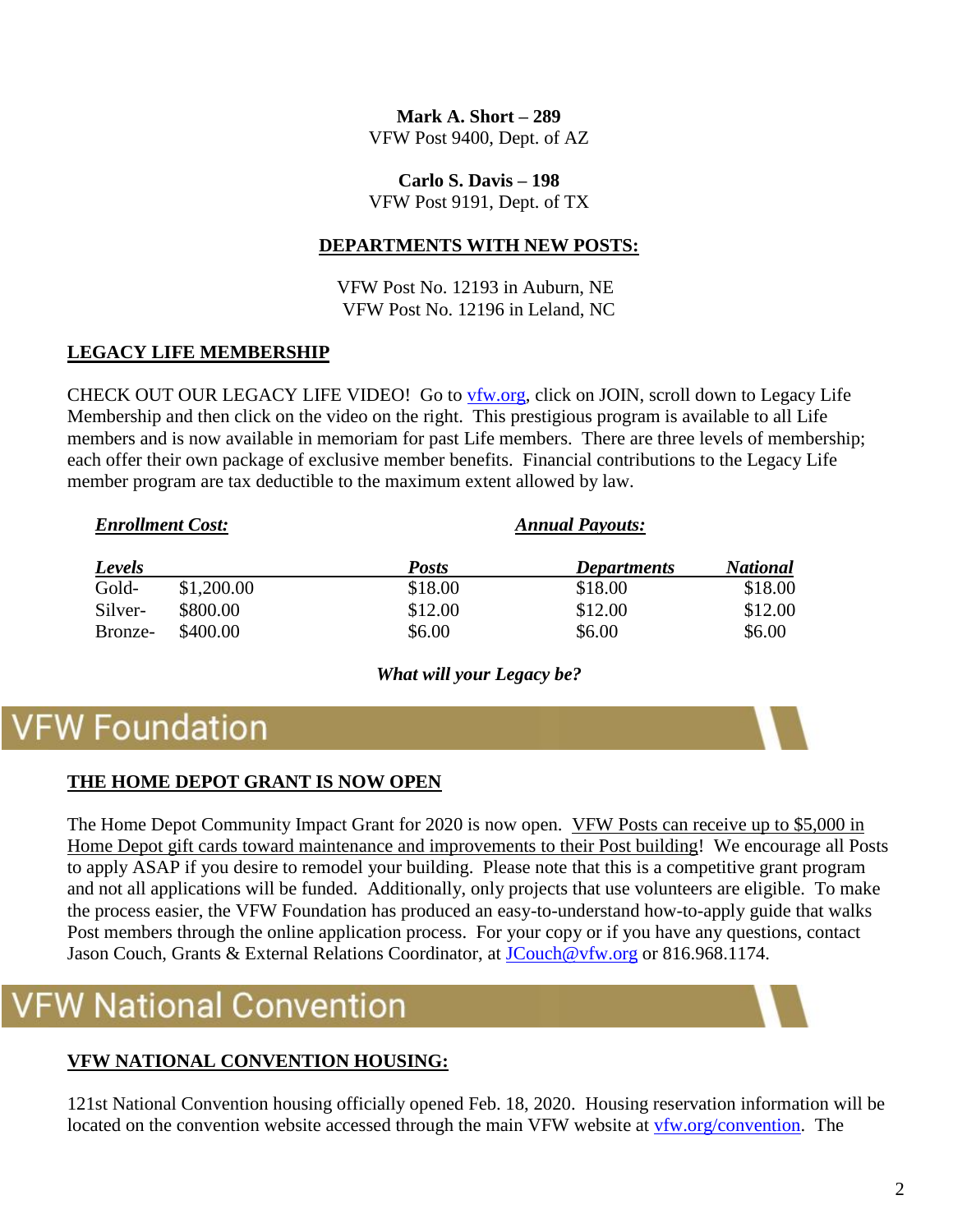convention website will also have general convention information including the registration form and links to other convention related information for Reno, NV, July 18-23, 2020, including a tentative agenda.

CONVENTION REGISTRATION: Section 222 of the Manual of Procedure states each Post will pay, in advance, a national convention registration fee of twenty-five dollars (\$25) which shall entitle the Post to a packet of convention information and materials and one identified registered delegate for the VFW National Convention. Each additional delegate attending the national convention will pay a ten dollar (\$10) delegate fee provided the Post has paid the mandated \$25 advance registration fee. All advance registrations should be mailed to the VFW National Headquarters, 406 W. 34th Street, Kansas City, MO 64111, ATTN: Convention Registration or you may register online by going to [vfw.org.](http://www.vfw.org/)

# Development

**Soon to Arrive – Special Edition VFW Birthday Cards** – This spring the VFW is mailing the 2020 Birthday Card Collection and other gifts in recognition of your commitment to the VFW – and to struggling veterans of all generations. Also enclosed is a special Thank You card for a veteran or service member. Please sign and return it right away. We will deliver your signed Thank You card to one of America's service members or hospitalized veterans in time for Independence Day, this July 4th. It means so much to them to know their fellow veterans remember and care.

Approximately 2.9 million men and women have served in the wars in Iraq and Afghanistan. Thousands of them have come home with injuries that will require a lifetime of care. Some injuries you can plainly see. Other wounds are invisible, but often just as devastating. Since 2000, more than 383,900 service members have suffered a Traumatic Brain Injury – and the numbers are rising every day. More than half of Iraq and Afghanistan war veterans treated by the VA have received care for mental health issues such as Post-Traumatic Stress.

The VFW wants to be sure when these newest veterans – and veterans from all wars and conflicts – turn to us for assistance, we have the programs available for them. Please send a donation in honor of your fellow veterans who now face a long road to recovery from injuries sustained in battle. Your gift will mean that these programs stay available and strong right in your Department.

**2020 Voice of Democracy Grand-Prize Winner to be Announced –** In late February, we sent an announcement of the 2020 Voice of Democracy State winners to VFW Friends of Freedom. We hope you had a chance to listen to the essay given by your state winner as well as the winners from other states. The grand-prize winner will be announced on Wednesday, March 4, at the VFW Legislative Conference in Washington, D.C. Log on to [vfw.org/VFWDC2020](https://www.vfw.org/VFWDC2020) for a live stream of the Parade of Winners. If you are not currently a member of the VFW Friends of Freedom, you can sign up to receive these kinds of alerts at [vfw.org.](http://www.vfw.org/)

**Simplify Your Will Planning While Supporting the VFW** – If you are considering a gift to the VFW through your will or other estate plans, you can visit [vfw.org/plannedgiving](http://www.vfw.org/plannedgiving) for helpful tips, tools and other FREE resources – to include our Estate Planning Kit which will help simplify and organize the estate planning process for you and your attorney. For assistance or more information, please contact our Planned Giving Office at 816.968.1119 or email [plannedgiving@vfw.org.](mailto:plannedgiving@vfw.org)

**Have You Heard About the VFW's Partners in Patriotism? –** Would you like to support the VFW's lifechanging programs for veterans, service members and their families and reduce the amount of mail you receive? The VFW has an option that allows you to support VFW programs on a monthly, quarterly, or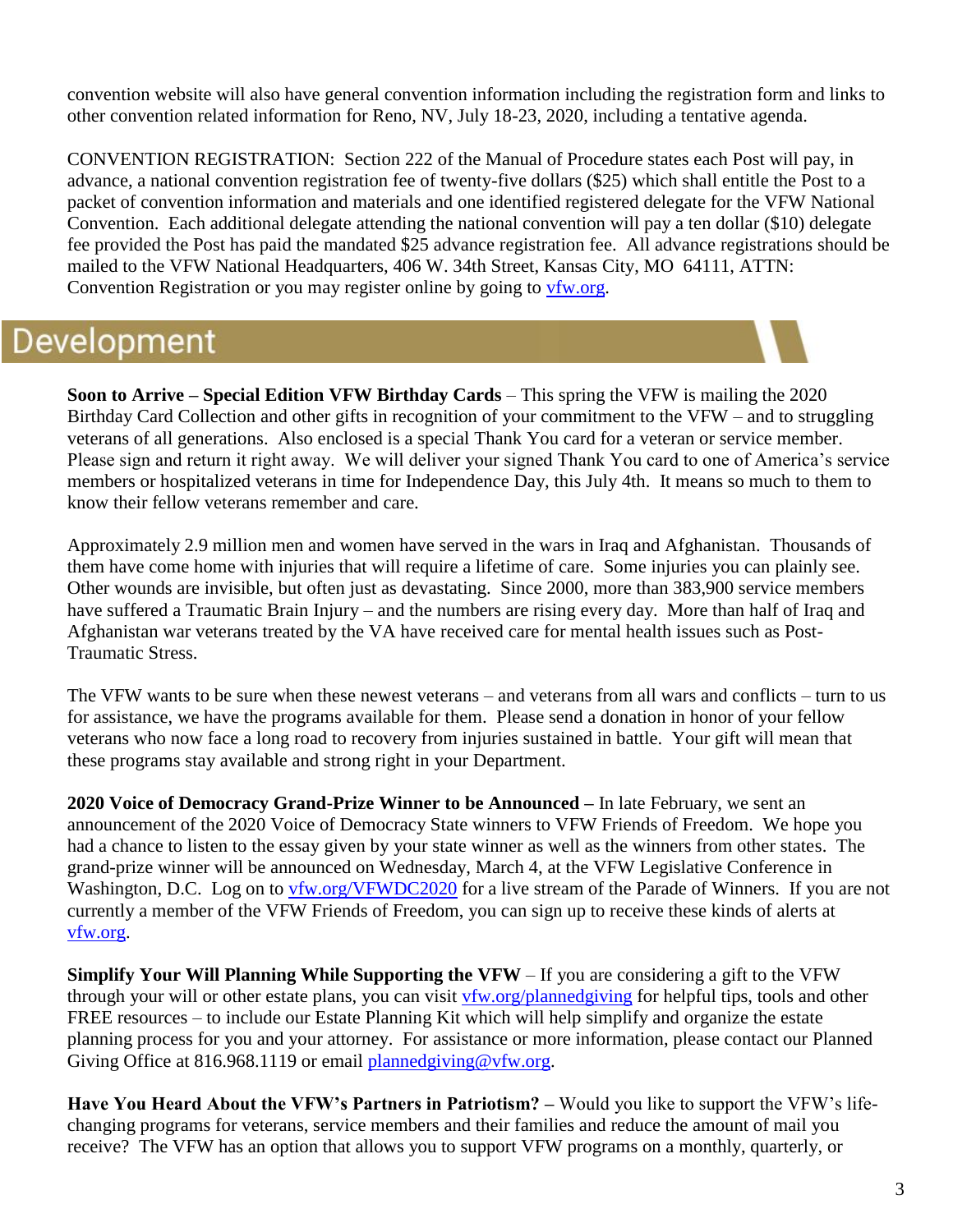yearly basis, as well as reduce expenses and eliminate the fundraising mail. It is called Partners in Patriotism. As a member of Partners in Patriotism, you choose a set dollar amount for your donation (minimum amount of \$10) that is either charged to your credit card or set up as an Electronic Funds Transfer (EFT) from your bank account. Once you join the VFW's Partners in Patriotism, you will only receive the Quarterly Supporter newsletters to keep you informed of the many efforts your monthly gifts are making possible, and a Year End Tax Receipt mailed by the end of January. If you are interested in joining Partners in Patriotism, you may contact Donor Services in the VFW Development Department at 1.833.VFW.GIVE (1.833.839.4483) or email us at [partners@vfw.org](mailto:partners@vfw.org) with "Partners in Patriotism Application" in the subject line.

**VFW Friends of Freedom** – If you are not already a member of the VFW's online community, please visit [vfw.org](http://www.vfw.org/) and look for the gold banner that says **"Find Out What's Happening"** to sign up. As a member of the VFW's Friends of Freedom, you will receive special emails with breaking VFW news, legislative alerts and unique opportunities to help the VFW in assisting our nation's veterans, service members and their families. You may also visit [vfw.org/vfwatwork](http://www.vfw.org/vfwatwork) and click on **"Read VFW success stories"** to learn how the VFW is fighting for veterans' rights, assisting veterans in need, educating our youth and aiding military families across the nation. Check back often to see newly posted stories!

**Department Resources** – Many great resources are available for your Department to use in promoting fundraising programs. You need only go to [heroes.vfw.org/vfwtools.](http://heroes.vfw.org/vfwtools) The latest fundraising program information, ideas and promotional tools from the Development Department can be found here. Download ad slicks, ready-to-use articles and other items for your Department publications and/or website. Recent mailings and mailing schedules are also posted on a regular basis. Use the Department Resources tools to help strengthen your Department programs. Check it out today!

## **VFW Communications**

Have you downloaded the VFW Events app in the [Apple App Store](https://itunes.apple.com/us/app/vfw-events/id1450852570?mt=8) or the [Google Play Store?](https://play.google.com/store/apps/details?id=com.vfw.vfwevents) Download it today to access the 2020 Legislative Conference event.

Stay up to date with all of the action throughout the legislative conference by following **#VFWDC2020** on [Facebook,](http://www.facebook.com/VFWFans) [Twitter](http://www.twitter.com/VFWHQ) and [Instagram.](http://www.instagram.com/VFWHQ)

Not able to join us in D.C.? Watch the livestream of the Parade of Winners on Monday, March 2 at 6 p.m. EST and the livestream of the Chief's testimony on March 4, all at [vfw.org/VFWDC2020.](http://www.vfw.org/VFWDC2020)

# **Veterans & Military Support Programs**

As we plan for the 2020 National Convention in Reno, we want to remind all Veterans & Military Support Chairmen to get their money in for the 2019-20 lapel pins picked up in Orlando.

Please contact the Veterans & Military Support office at 816.968.1102 if you have any questions on how much your Department needs to send in.

There will be a new design for the Veterans & Military Support lapel pin for 2020-21! Chairmen will be able to pre-order their pins to pick up in Reno but if you have not turned in your donation for the 2019-20 lapel pins, you will need to pay upfront for the 2020-21 pins. Request forms will be provided sometime in April.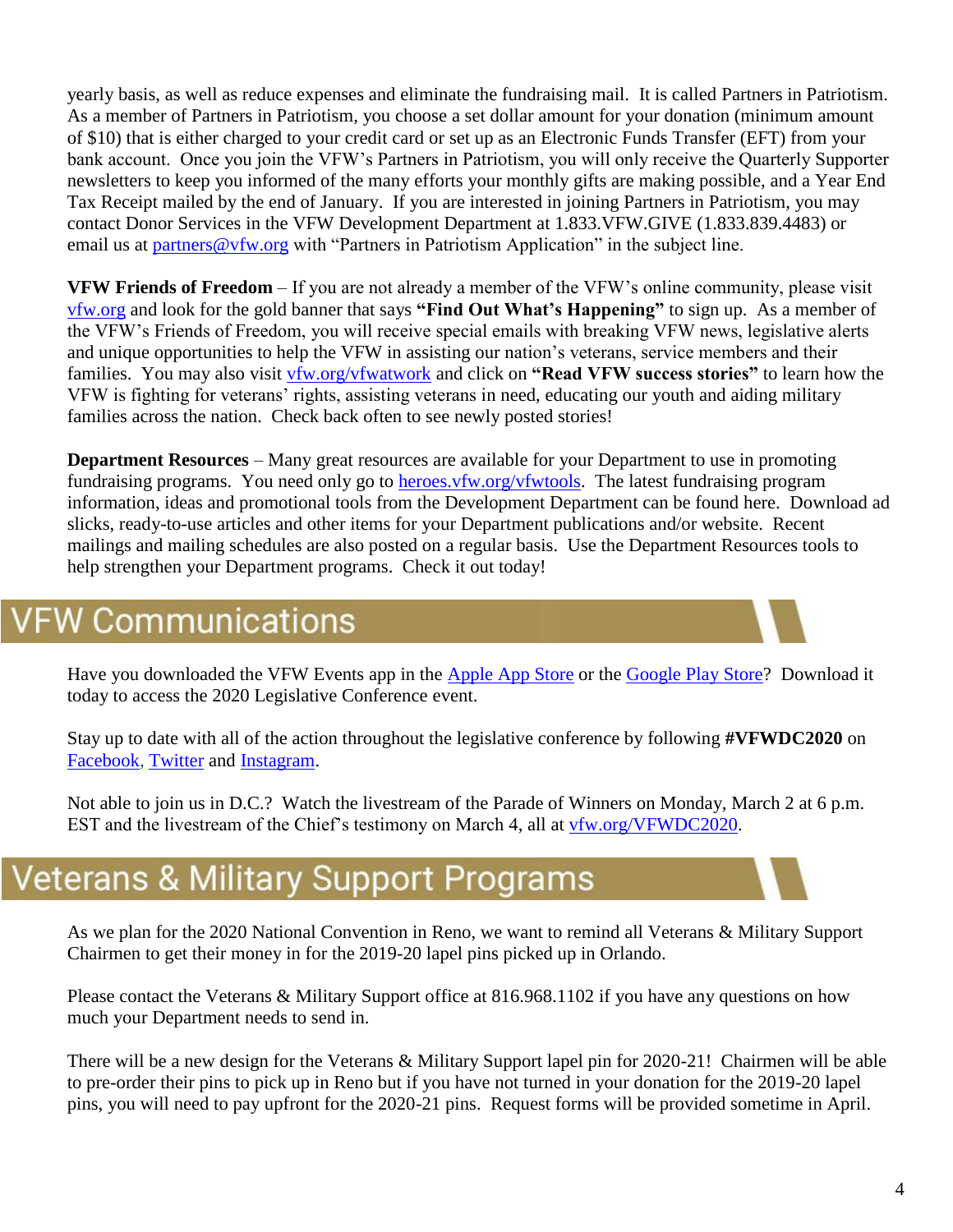**Reminder: All donations to Veterans & Military Support programs must be received by April 30 to qualify for the Veterans & Military Support Certificate of Appreciation.** 

**To qualify for All American, a minimum of \$100 must be donated to Veterans & Military Support by June 30.** 

# **VFW Programs**

**DISPLAYING MILITARY SERVICE SYMBOLS.** Military service flags, insignias, etc., should be displayed in the following order (left to right as you face the flags): Army, Marine Corps, Navy, Air Force and then Coast Guard. For military flags, go to [vfwstore.org/products/GP238.](http://www.vfwstore.org/products/GP238)

**50TH ANNIVERSARY VIETNAM WAR COMMEMORATION PROGRAM.** The Commemorative Partner Program is designed for federal, state and local communities, veterans' organizations and other nongovernmental organizations to assist a grateful nation in thanking and honoring our Vietnam veterans and their families. As a Commemorative Partner, VFW Posts are encouraged to participate in the Commemoration of the Vietnam War by planning and conducting events and activities that will recognize the Vietnam veterans and their families' service, valor, and sacrifice.

Events and activities should be dignified, memorable occasions that show a sensitivity and appreciation for the solemnity of war and the losses suffered by many. Commemorative Partners should communicate how their events will achieve the congressionally-mandated objectives of the program. Events or activities should meet one or more of the following objectives.

- 1. To thank and honor veterans of the Vietnam War, including personnel who were held as prisoners of war or listed as missing in action, for their service and sacrifice on behalf of the United States and to thank and honor the families of these veterans.
- 2. To highlight the service of the Armed Forces during the Vietnam War and the contributions of Federal agencies and governmental and non-governmental organizations that served with, or in support of, the Armed Forces.
- 3. To pay tribute to the contributions made on the home front by the people of the United States during the Vietnam War.
- 4. To highlight the advances in technology, science, and medicine related to military research conducted during the Vietnam War.
- 5. To recognize the contributions and sacrifices made by the allies of the United States during the Vietnam War.

#### **For the VFW Posts interested in becoming an official Commemorative Partner, they must submit an application and a signed Statement of Understanding.**

**Applications are available at [VietnamWar50th.com](http://www.vietnamwar50th.com/) on the Commemorative Partner Program.** The approval process is usually less than 30 days. Partners will be kept informed through electronic notifications. Once approved as a Partner, the Commemoration will provide organizations with a starter kit of materials for developing and implementing their programs. If you have any questions regarding the Commemorative Partner Program application process, please direct them to: [whs.vnwar50th\\_cpp@mail.mil.](mailto:whs.vnwar50th_cpp@mail.mil) For Vietnam War commemorative items, shop the VFW Store at: [vfwstore.org/searchresults?q=vietnam.](http://www.vfwstore.org/searchresults?q=vietnam)

### **SMART/MAHER VFW NATIONAL CITIZENSHIP EDUCATION TEACHER AWARD.**

Nominations for this award and the judging at the Post, District and Department level are completed. Each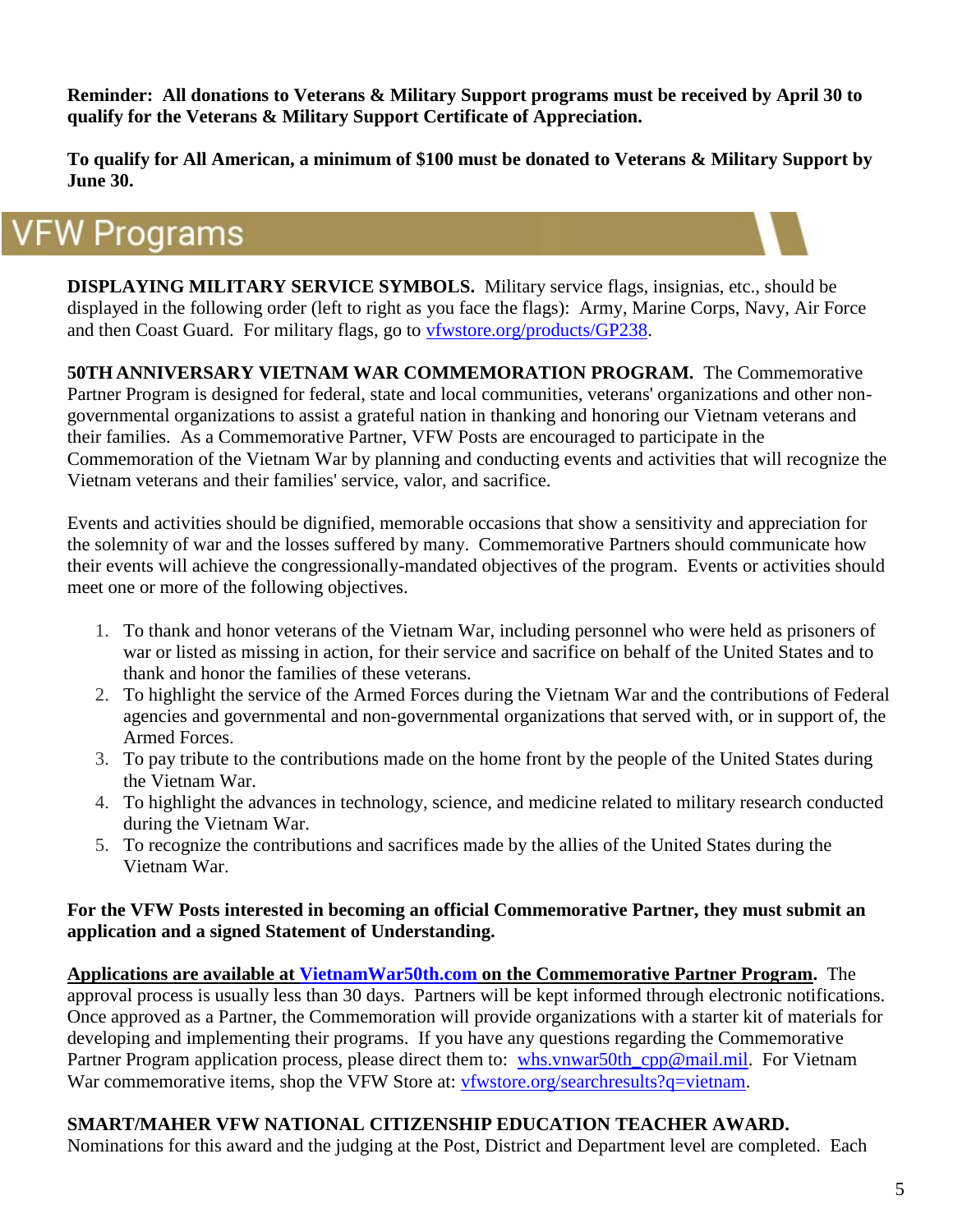Department's selections will receive a National Commendation citation. The National winners will be announced soon!

The Smart/Maher VFW National Citizenship Education Teacher awards include: three national \$1,000 awards for the top K-5, 6-8 and 9-12 teachers for professional development expenses; \$1,000 award to each winning teacher's school; plaques for both the winning teacher and school; and, an all-expenses paid trip to attend the VFW National Convention in July 2020 in Reno, NV. In addition, the top 10 national high school teachers will be invited to attend one of the available Summer Graduate seminars at the Freedoms Foundation in Valley Forge, PA.

Order the Citizenship Education Teacher Recognition Citation from VFW Store, product #4320, [vfwstore.org/products/23980.](http://www.vfwstore.org/products/23980) Present to all teachers nominated at all levels for the national award.

**VFW SPECIAL PROJECT PROGRAM.** This program was put in place to recognize VFW units for creating and completing unique and extraordinary community service projects.

Record book entry nominations that are found to be complete and well-substantiated should be endorsed by the Department Adjutant and forwarded to National Programs Department. Deadline for entries is April 30 of each year.

Every Post Special Project receiving the Award of Excellence in the May judging will be entered in the Fred C. Hall Memorial Outstanding Post Special Project Competition. Complete information can be found in the VFW Community Activities and Citizenship Education Chairman's Manual.

**NATIONAL COMMUNITY SERVICE VOLUNTEER RECOGNITION PROGRAM.** This program is designed to provide recognition and awards to VFW members who volunteer their time to outside organizations. Recognition is in the form of certificates and/or lapel pins which are given to volunteers who have completed the number of hours prescribed for those awards. For more information, see the VFW Community Activities and Citizenship Education Chairmen's Manual or contact Tammy at 816.756.3390, ext. 6287 in the VFW Programs department for a nomination form.

### **WORLD WAR I CENTENNIAL NEWS:**

**Is Your Post Named for a Veteran of the Great War (World War I)?** If so, we want to hear from you! The U.S. World War I Centennial Commission is collecting information on VFW Posts named after WWI veterans. If your Post is honored by the memory of a local doughboy, marine, sailor, or nurse who served and sacrificed their lives, we want to know more. Please send your information and material on the history of your Post to: David Hamon, Veterans and Military Affairs Director, U.S. World War I Centennial Commission, at [david.hamon@worldwar1centennial.org](mailto:david.hamon@worldwar1centennial.org) or you may call him at 540.379.8584. The Commission is collecting historical and archive information on the Great War to observe and commemorate those 4.7 million who served in that conflict. America never forgets its veterans. Help them build a national memorial in Washington, D.C. To learn more, go to: [ww1cc.org/memorial.](http://ww1cc.org/memorial)

**Help Build America's World War I Memorial in Washington, D.C.** The U.S. World War I Centennial Commission recently announced the creation of the AEF (Allied Expeditionary Forces) Memorial Corps. The program is a special designation for Posts, patriotic organizations, local chapters of civic organizations, among others, to be recognized as an official "AEF Memorial Corps Post" for making a donation to build the national WWI memorial in Washington, D.C. Your Post will be certified with a special Centennial Certificate commemorating your contribution in "going over the top" to get the memorial built. For more information, please write Mr. David Hamon: [david.hamon@worldwar1centennial.org](mailto:david.hamon@worldwar1centennial.org) or call him at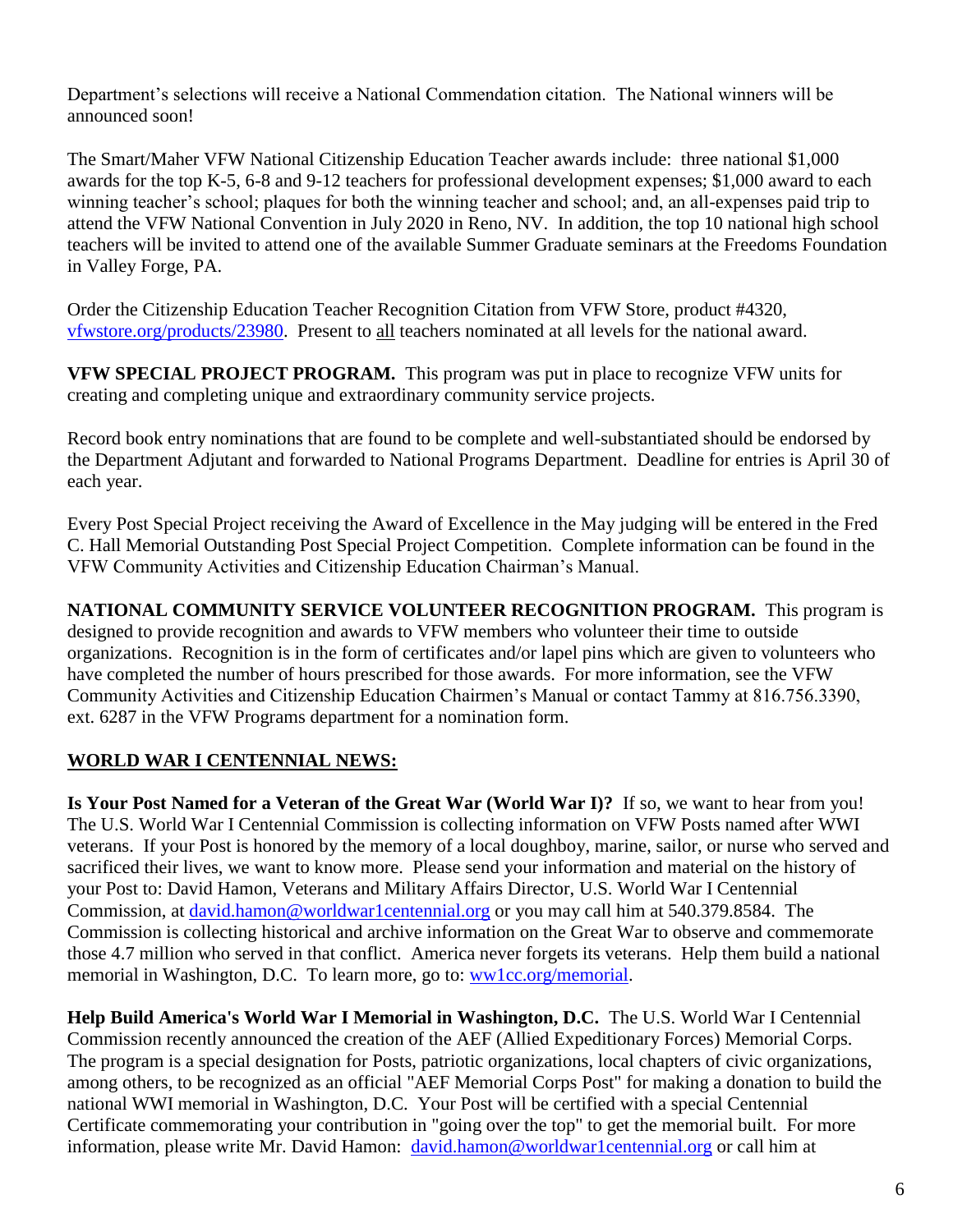540.379.8584. To view the progress of the memorial, go to: [ww1cc.org/memorial.](http://ww1cc.org/memorial) Your VFW Post will forever be enshrined in history as having pushed to get the memorial built. America never forgets her veterans!

**POW/MIA FLAG -- OFFICIAL DISPLAY DAYS.** Public Law 105-85 (Nov. 16, 1997) indicates the days that federal agencies, military installations and U.S. post offices are required to display the POW/MIA flag. The days are: Armed Forces Day, May 16, 2020 (third Saturday in May); Memorial Day, May 25, 2020 (last Monday in May); Flag Day, June 14; Independence Day, July 4; National POW/MIA Day, Sept. 18, 2020 (third Friday in Sept.); and Veterans Day, Nov. 11. To purchase a POW/MIA flag, go to [vfwstore.org/products/GP237.](http://www.vfwstore.org/products/GP237)

**IRS AND VFW AWARD MONIES.** The Internal Revenue Service (IRS) requires that any recipient that receives more than a \$599 award should receive a Form 1099 identifying the proceeds as taxable. This will include the VFW programs Patriot's Pen and Smart/Maher VFW National Citizenship Education Teacher Award.

# VFW Member Benefits

Your health needs dental care, and your pocketbook needs dental insurance.

A lot of people dread those bi-annual visits to the dentist. Despite the anxiety you may experience, going to the dentist is vital in maintaining good oral health and your overall wellness.

Regular visits to the dentist can help prevent tooth decay, bad breath and gum disease. Dentists can detect a handful of other illnesses, such as Crohn's disease, diabetes, anemia and many more.

Dental insurance can be affordable. It's an investment you can make in bettering your overall health. Most plans cover preventive exams, cleanings and some x-rays, and offer discounted rates for additional services if you needed them.

For additional information about Dental Insurance, click [here.](https://vfwinsurance.com/healthcare/#dental)

# "Buddy

**"BUDDY"® POPPY CAMPAIGN.** Although we emphasize Buddy Poppies on Veterans Day and Memorial Day, it is important to realize that the distribution of Buddy Poppies should be a year-round exercise. Each time a Post participates in an activity where the public will be present, Buddy Poppies should be present as a fundraising tool and simply to recognize our fallen comrades. Where the VFW appears, Buddy Poppies should be a constant reminder that we will never forget those who have perished in the name of liberty. Just as "They Gave, Will You?" is a year-round thing, so should the distribution of VFW Buddy Poppies.

Remember that your poppies should be ordered a minimum of 8 weeks in advance of your distribution date. Be sure to specify a date by which the poppies are required, do not use "ASAP." Miscellaneous items (coin cans, buttons, posters, etc.) should be ordered directly from the VFW Store at [vfwstore.org/category/programs/buddypoppy](https://www.vfwstore.org/category/programs/buddypoppy) or the VFW Store/Emblem and Supply Catalog.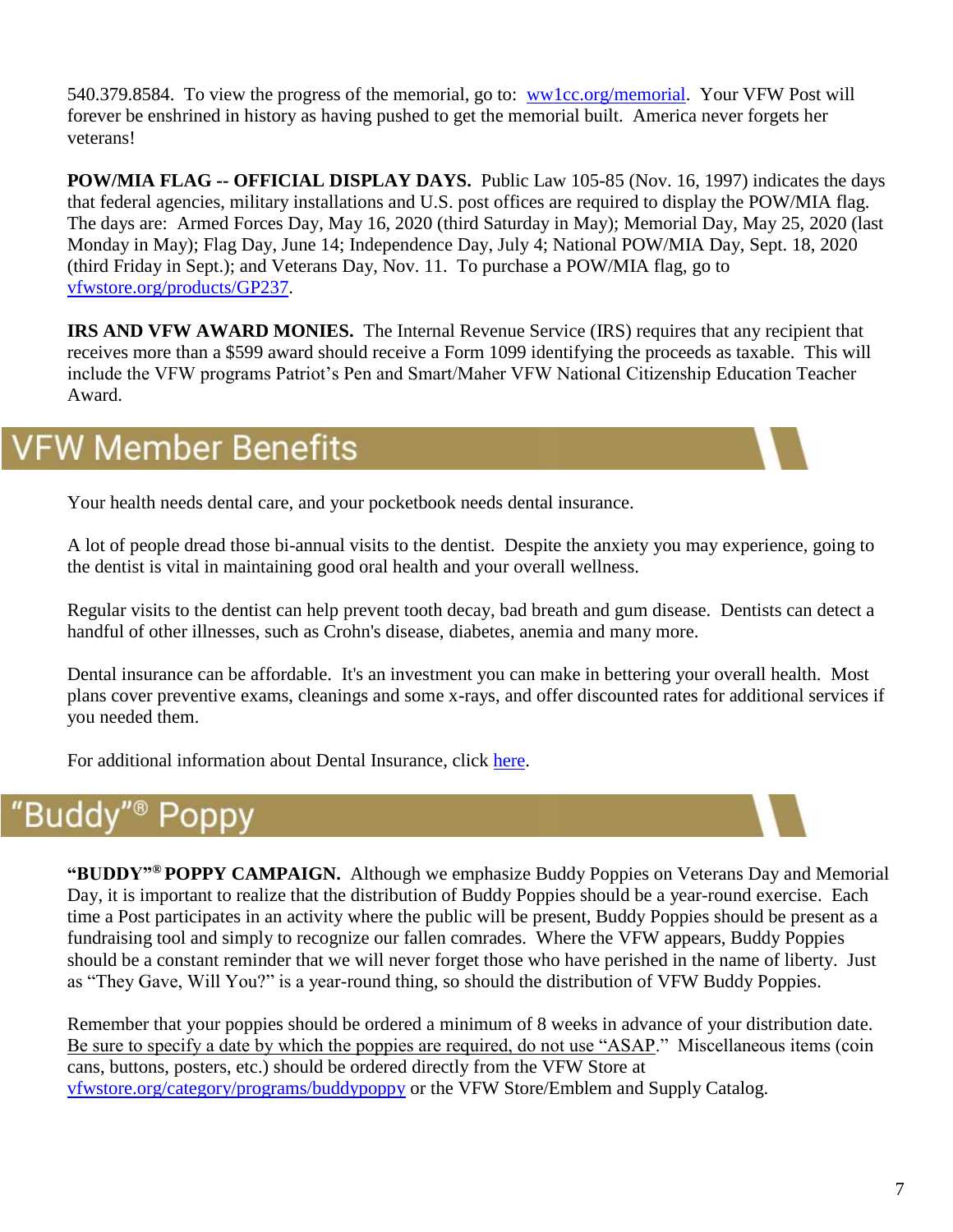The Manual of Procedure provides that Post relief funds may be used for programs such as Voice of Democracy, Patriot's Pen, Citizenship Education, and Community Service as long as suggestions in the chairmen guidebooks are used as an example of promoting these programs.

Posts are further reminded that Section 711 of the Manual of Procedure provides that non-profit organizations, exempt from taxes under Section 501(a) of the Internal Revenue Code, may assist with the distribution of Buddy Poppies, provided there shall be no division of proceeds. A donation to these groups may be made from the Post general fund.

Contact information: **[BuddyPoppy@vfw.org](mailto:BuddyPoppy@vfw.org)** or 816.756.3390, ext. 6722 for any questions or concerns.

**VFW SILVER, GOLD AND DIAMOND ANNIVERSARY POPPIES.** The silver, gold and diamond anniversary Buddy Poppies are only for Posts that are currently in their 25th, 50th or 75th anniversary years. The anniversary poppies are approximately three times as expensive for us to produce, but because of the small quantities we deal in, we don't pass those costs on to the Posts. Please limit your order of anniversary poppies to 1,000 to ensure stock does not run out. These are ordered through the Department and processed the same as the red poppies. Annotate on the order to National that it is for anniversary poppies and specify which one.

**VETERANS OF FOREIGN WARS JOINS "WORLD WAR I POPPY PROGRAM."** The Veterans of Foreign Wars is joining the U.S. World War I Centennial Commission in announcing the WWI Poppy Program to raise awareness about World War I and generate funds for local VSO chapters all over the country.

The VFW is proud to share with you the WWI Poppy Program; an opportunity to generate resources for your Post while helping to honor the 4.7 million Americans who wore the uniform during WWI.

Poppies grew across the war-torn battlefields of Europe after World War I. From 2017 to 2019, the U.S. World War I Centennial Commission will tell the story of those American veterans, through events, exhibits, and memorial efforts, and the VFW is proud to be a partner in this important commemoration.

Click on the following link to learn about the WWI Poppy Program and how your purchase of a Poppy Kit helps build the new National World War I Memorial in Washington, D.C., while also helping to raise money for your Post.

### Link: [ww1cc.org/poppy](http://ww1cc.org/poppy)

Here is a quick video that can help people understand why it is so important that we honor those who served during World War I: [youtube.com/watch?v=l\\_y4l49mZso.](https://www.youtube.com/watch?v=l_y4l49mZso)

The red poppy is an internationally recognized symbol of veteran remembrance. Its use began in World War I and was captured in the war poem "In Flanders Fields," by Lt. Col. John McCrae.

# **National Veterans Service**

### **Accredited Representative of the Year Award**

REMINDER: The April 30 deadline is fast approaching for submission of nominations for the VFW Accredited Representative of the Year Award. We encourage every Department to put forth a candidate. A